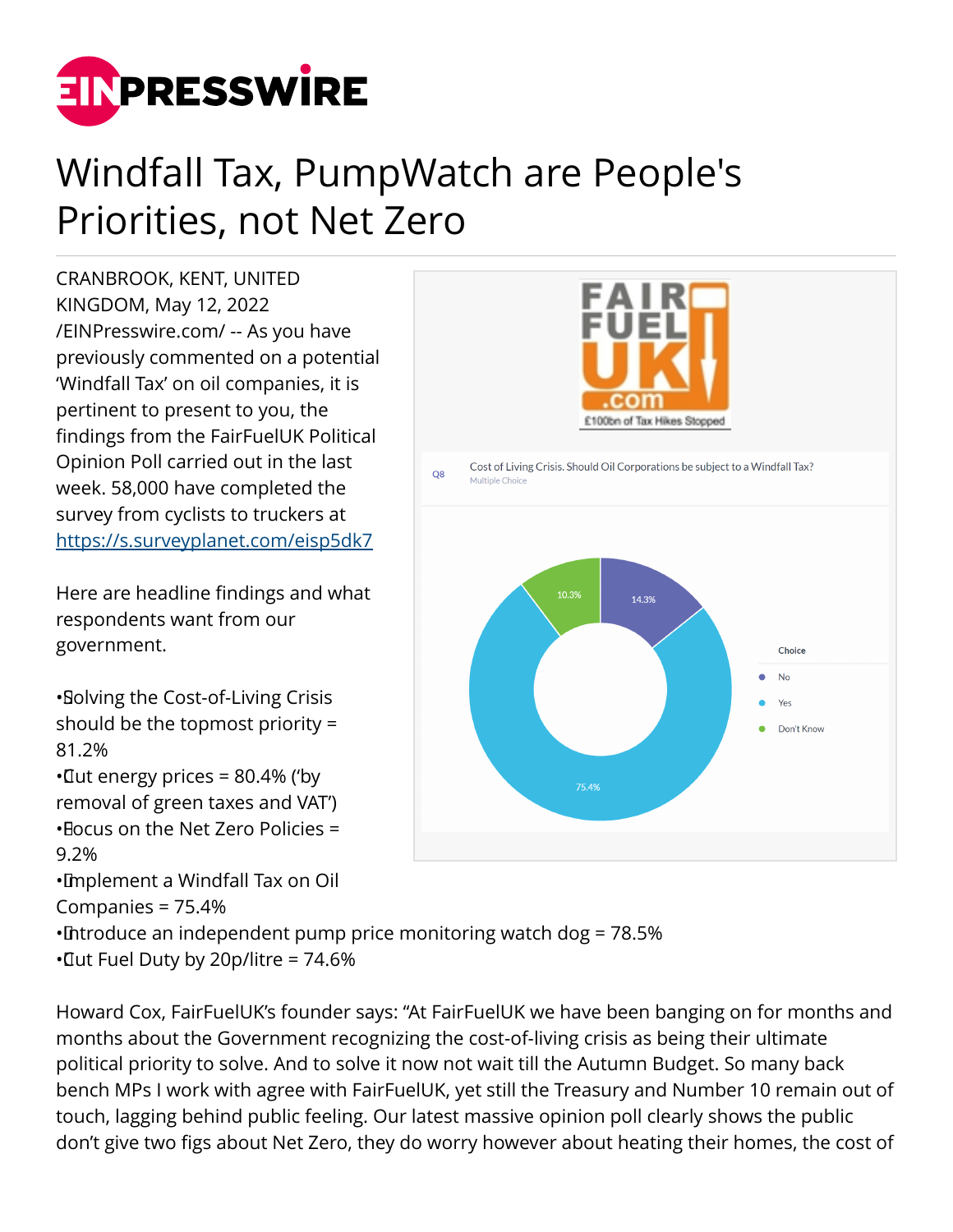filling up their cars and putting food on their table. Adopting PumpWatch, a new Windfall tax and putting the green agenda on the back burner, will ensure the Tories restore a modicum of popularity and respect. But I'm delighted to hear the Treasury could be moving towards taxing the greedy oil companies with a punitive tax. Yet will Rishi do it now, perhaps in an emergency Budget, or wait till its way too late?"

Background: Since 2011 the APPG for Fair Fuel for UK Motorists and UK Hauliers has examined major issues that impact on UK drivers. Along with FairFuelUK, it has been a major influencer on keeping Fuel Duty frozen since 2011. As well as fuel taxation, other issues addressed by the APPG that impact on drivers, have included congestion charges, ULEZ/CAZs, parking costs, roads investment, unfair treatment for fossil fuelled vehicle owners, solutions to lower emissions, cleaner fuel incentives, alternative technology options and transparent pricing at the fuel pumps with a continual call for PumpWatch. With the expected decline in Fuel Duty revenue, the APPG will also formulate a long-term approach to the future of road taxation and a positive transport strategy for all road users. <https://fairfueluk.com>

Since 2010 FairFuelUK has saved drivers over £160bn in planned tax hikes in duty and VAT through constructive and objective campaigning. Had FairFuelUK not campaigned to scrap the fuel duty escalator, fuel tax today would be 90p/lt rather than 57.95p/lt. Today we would be paying £2.40+ per litre at the pumps had FairFuelUK not fought for the World's highest taxed drivers. Because of the Campaign, inflation is down 6.7% and £24bn has been put back into consumer spending each and every year since 2011.

FairFuelUK is a public affairs team with no shareholders to satisfy, just an award-winning campaign representing the real concerns of hard-working motorists, families, small businesses, commercial drivers and hauliers across the UK. Decades of fiscal exploitation by successive Governments with little in return, warrants the need for FairFuelUK.

For 12 years, this award winning campaign is funded by the RHA, and previously by Logistics UK and other respected organisations, 1.7m supporters and 146 MPs . FairFuelUK is fronted by the Campaign's Founder Howard Cox. Funding is through support from key founding backers the FTA (Logistics UK), RHA and regular donations from supporters. Previous backers have included the RAC, Association of Pallet Networks, UKLPG and many others.

Media Contact Howard Cox, Founder of the FairFuelUK Campaign and the Secretary to the APPG for Fair Fuel for Motorists and Hauliers Contact: howard@fairfueluk.com Tel: 0751542161

Howard Cox FairFuelUK Campaign [email us here](http://www.einpresswire.com/contact_author/3483626)